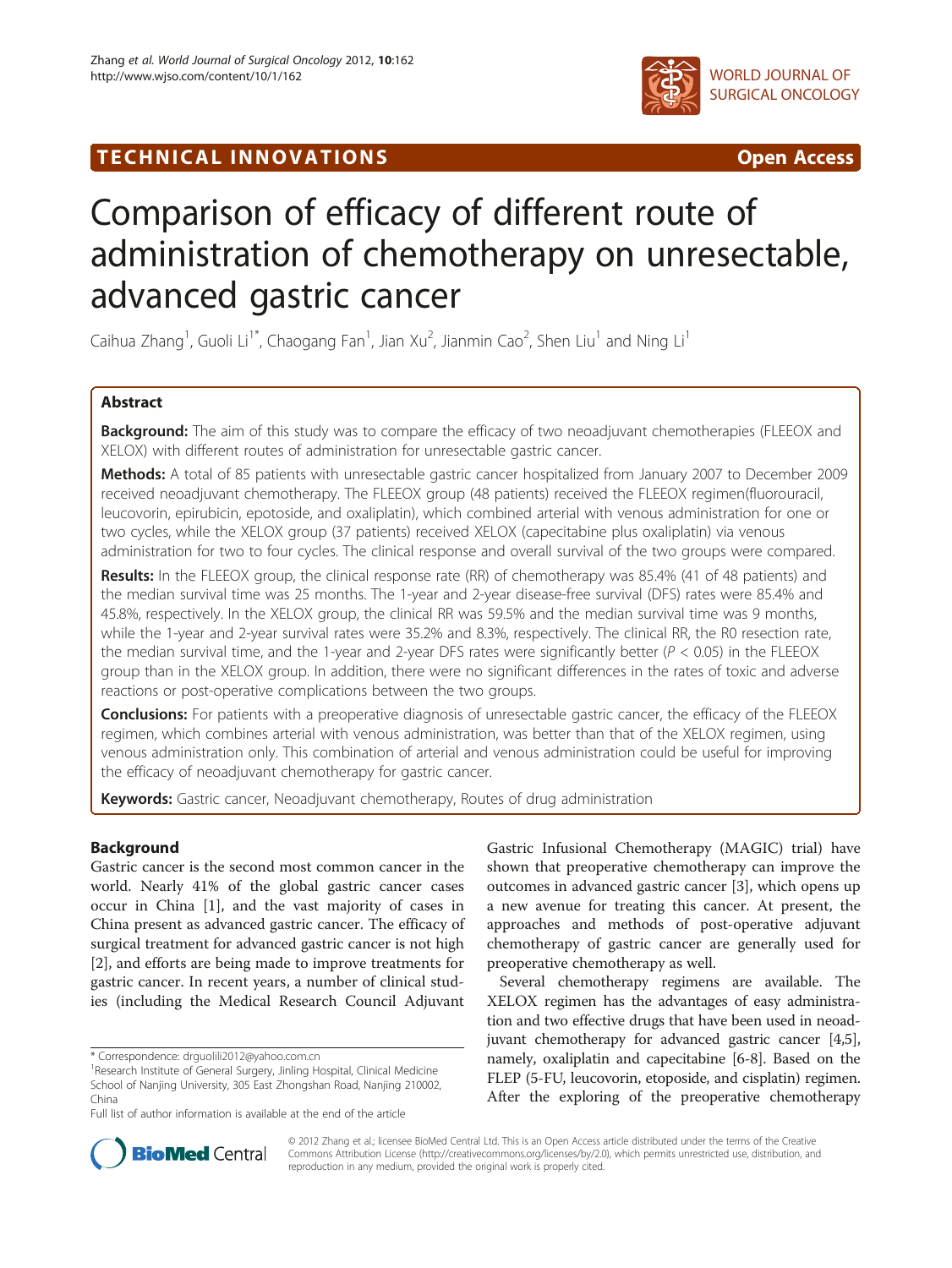which combines arterial with venous administration since December 2002 [\[9](#page-6-0)[,10\]](#page-7-0) we obtained a very satisfactory efficacy rate with the FLEEOX regimen for unresectable, advanced gastric cancer. The FLEEOX regimen is a combination of venous and regional chemotherapy, comprising continuous intravenous infusion 5-fluorouracil and leucovorin, followed by intra-aterial infusion of epirubicin, etoposide, and oxaliplatin. In previous studies, the initial radiological response rate (RR) with this regimen was about 80% [\[11\]](#page-7-0).

In this study, we compared venous administration of XELOX versus combined arterial and venous administration of FLEEOX, and assessed the short-term efficacy of both groups.

# **Methods**

# Ethics approval

The study was approved by Ethics committee of Jinling Hospital and informed consent was obtained from all patients.

The study enrolled patients with unresectable, advanced gastric cancer who were hospitalized from January 2007 to December 2009. Cancers meeting the following criteria were diagnosed as unresectable gastric cancer:1) strongly suspicious for stage III or IV metastasis of lymph nodes by enhanced CT examination; 2) tumor infiltration and encompassment of major blood vessels (for example, hepatic artery, celiac artery, and portal vein); 3) distant metastasis (for example, liver metastasis). The inclusion criteria were:age35 to75 years; Eastern Cooperative Oncology Group (ECOG) score of 0 to 2; no previous history of curative or palliative surgery, radiotherapy or chemotherapy; no serious cardiovascular, liver, or kidney disease; and acceptance of chemotherapy and interventional chemotherapy. The exclusion criteria were: pregnancy or breast-feeding; presence of peritoneal seeding or distant metastasis except in the liver; presence of other malignant tumors; history of curative or palliative surgery, radio therapy, or chemotherapy; history of upper gastrointestinal bleeding, perforation, obstructive jaundice, severe infections, or other serious complications; history of any serious or uncontrollable venous diseases; or sensitivity to any of the chemotherapy drugs.

In total, 85 patients (62 men, 23 women, 61  $\pm$  13 years, range 35 to 75 years) were enrolled in the study. The diagnosis of gastric cancer was confirmed by histopathological examination of an endoscopic biopsy sample. The clinical staging of all cases were confirmed by CT and endoscopic ultrasonography before treatment. The relationship between the tumor and major blood vessels or organs in its proximity, and the extent of lymph-node metastasis were assessed by multi-slice spiral CT and endoscopic ultrasonography.

# Preoperative chemotherapy

The selected cases were randomly divided into two groups to receive the appropriate preoperative chemotherapy regimens: 48 patients received the FLEEOX regimen, which combined arterial with venous administration, and 37 patients received the XELOX regimen, which was given by venous administration only.

The FLEEOX regimen consisted of a slow intravenous infusion of 5-fluorouracil(5-FU) 370 mg/m<sup>2</sup>over 5 days and an intravenous infusion of calcium folinate 200 mg/ m<sup>2</sup>over 5 days. Following this, oxaliplatin 120 mg/m<sup>2</sup>, epirubicin 30 mg/m<sup>2</sup>, and etoposide 70 mg/m<sup>2</sup> were injected into the tumor site on days 6 and 20. Patients received one or two cycles of this regimen; for those patients receiving two cycles, the second cycle was administered after an interval of 5 weeks. The arterial administration was performed using the Seldinger method. After intubation of the celiac artery, a catheter was inserted into the blood supply of the tumor depending on the tumor site; for example, the catheter was inserted into the left gastric artery for cancer of the upper and central stomach, and through the hepatic and gastroduodenal arteries into the right gastroepiploic artery for cancer of the lower part of the stomach. First, half the drug volume was injected into the artery supplying the tumor, then the remaining drug was injected into the celiac artery, except for patients with accompanying liver metastases, for whom the second half of the drug was injected into the metastatic focus in the liver. Lipiodol embolization was also performed for the latter patients.

The XELOX regimen comprised intravenous infusion of oxaliplatin 130 mg/m<sup>2</sup>over 2 hours on day 1, followed by capecitabine 1000 mg/ $m^2$  orally twice daily for 2 weeks. This cycle was repeated once every 3 weeks, and patients were given two to four cycles.

# Evaluation criteria for efficacy and adverse events

The efficacy was evaluated by CT after three cycles of intervention treatment in the FLEEOX (combined arterial and venous administration), and three cycles in the XELOX (intravenous administration) group. Patients whose tumors were deemed resectable would have their chemotherapy stopped and surgery performed. Patients whose tumors were considered unresectable would continue chemotherapy for two cycles (FLEEOX group) or four cycles (XELOX group), after which the efficacy was again evaluated by CT. At this point, any patients with resectable tumors would undergo surgery. The study would be stopped for any patients whose tumors were not resectable.

The efficacy was evaluated by two radiologists with using the Response Evaluation Criteria In Solid Tumors (RECIST) criteria [[12\]](#page-7-0). Tumors were evaluated as follows: complete disappearance of the tumor was considered to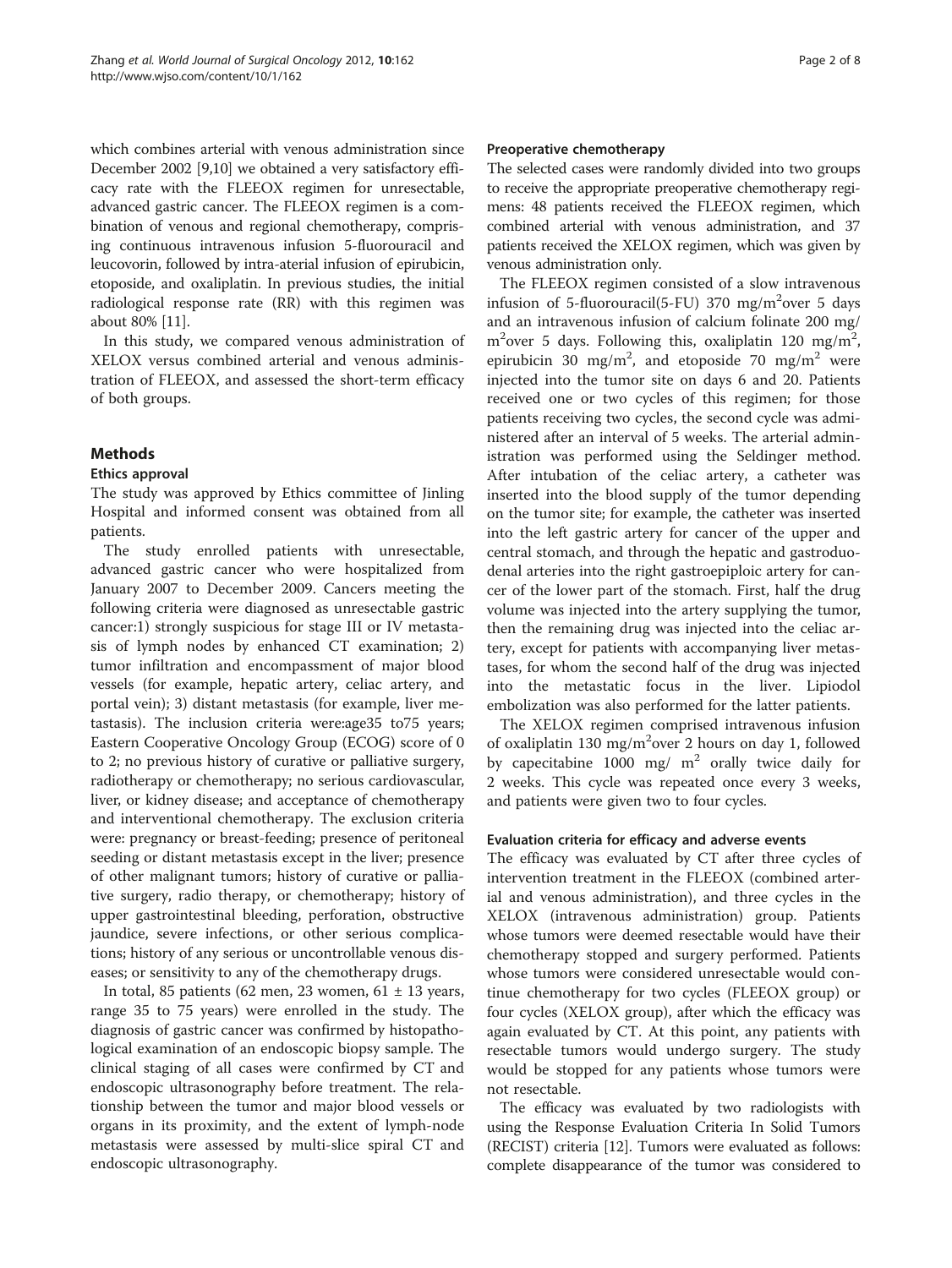be complete response (CR); a decrease of more than 30% in tumor size to be partial response (PR), and an increase of more than 20% in tumor size as progressive disease (PD), neither sufficient shrinkage to qualify for partial response nor sufficient increase to qualify for progressive disease was considered stable disease (SD). Clinical RR was calculated as:  $(CR + PR) \div \text{measurable number of}$  $\cos(100\% \cdot \text{Surgery})$  (mainly D2 gastrectomy) was carried out within 2 weeks of the end of preoperative chemotherapy for patients with resectable gastric cancer. D3 gastrectomy was performed for patients with tumors andN3 lymph-node metastasis.

#### Adverse events

Patients were closely monitored for liver and kidney function, bone-marrow hematopoiesis, gastrointestinal reactions, and related adverse events during the treatment. Toxic reactions were evaluated using the National Cancer Institute Common Toxicity Criteria (version 3.0) and compared between two groups.

#### Follow-up

After chemotherapy, patients attended a clinical follow-up review every 3 months, which included physical examination, routine blood investigations, assessment of liver and kidney function, tumor markers, abdominal CT, and chest X-ray. Gastroscopy was performed once every year.

#### Statistical analysis

The primary objective indicators were clinical objective RR (CR + PR), 1-year and 2-year disease-free survival (DFS) rates, and median survival time. The survival rate was calculated by the Kaplan-Meier method. Secondary indicators were R0 resection rate, characteristics of the resected specimen, and toxic reactions. Overall survival (OS) time was recorded from first chemotherapy to death or the last follow-up visit. Comparison between the two groups was performed using the  $\chi^2$  test. Data were analyzed using the SPSS statistical software (version 17.0; SPSS Inc., Chicago, IL, USA).  $P < 0.05$  was considered significant.

### Results

The age and sex distribution and physical condition of the patients were similar in both groups (median age of the patients was 62 years in the FLEEOX group and 59 years in the XELOX group; Table 1). Both groups were also comparable with regard to tumor site, degree of tumor differentiation, and stage of tumors ( $P > 0.05$ ) (Table 1).

#### Response rate of chemotherapy

Of the forty-eight patients in the FLEEOX group, six patients were rated as having CR, thirty-five as PR, five

| Table 1 Pre-treatment characteristics of patients enrolled |  |  |
|------------------------------------------------------------|--|--|
| $(n = 85)$                                                 |  |  |

|                                                                                  | FLEEOX,<br>$n = 48$ | XELOX,<br>$n = 37$ | P value           |
|----------------------------------------------------------------------------------|---------------------|--------------------|-------------------|
| Patients, n                                                                      | 48                  | 37                 |                   |
| Age, years)                                                                      | 38 to 73            | 38 to 75           |                   |
| Gender, n (%)                                                                    |                     |                    |                   |
| Male                                                                             | 35 (72.9)           | 27 (73.0)          | 1.00              |
| Female                                                                           | 13(27.1)            | 10 (27.0)          |                   |
| ECOG <sup>1</sup>                                                                |                     |                    |                   |
| 0                                                                                | 29 (60.4)           | 21 (56.8)          | 0.94              |
| 1                                                                                | 13(27.1)            | 11(29.7)           |                   |
| $\overline{2}$                                                                   | 6(12.5)             | 5(13.5)            |                   |
| Site of lesion                                                                   |                     |                    |                   |
| Cardia                                                                           | 19 (39.6)           | 17 (45.9)          | 0.82              |
| Gastric body                                                                     | 15 (31.3)           | 11 (29.7)          |                   |
| Gastric antrum                                                                   | 14(21.1)            | 9(24.4)            |                   |
| Degree of differentiation                                                        |                     |                    |                   |
| Severe                                                                           | 3(6.3)              | 2(5.4)             | 0.57              |
| Moderate                                                                         | 13 (27.1)           | 14 (37.8)          |                   |
| Mild                                                                             | 32 (66.6)           | 21 (56.8)          |                   |
| Pre-treatment stage, n (%)                                                       |                     |                    |                   |
| Ш                                                                                | 20 (41.7)           | 21 (56.8)          | 0.19 <sup>1</sup> |
| IV                                                                               | 28 (58.3)           | 16 (43.2)          |                   |
| Reasons for non-resection                                                        |                     |                    |                   |
| Tumor and metastatic lymph<br>nodes with encompassment<br>of major blood vessels | 44 (91.7)           | 35 (94.6)          | 0.74              |
| Liver metastasis                                                                 | 1(2.1)              | 1(2.7)             |                   |
| NO.16 group of lymph nodes                                                       | 3(6.3)              | 1(2.7)             |                   |

Abbreviations: ECOG, Eastern Cooperative Oncology Group; FLEEOX, fluorouracil, leucovorin, [epirubicin,](http://ukpmc.ac.uk/abstract/MED/20021910/?whatizit_url_Chemicals=http://www.ebi.ac.uk/chebi/searchId.do?chebiId=CHEBI%3A47898) epotoside and oxaliplatin; XELOX. capecitabine plus oxaliplatin. 1 Significant.

as SD, and two as PD; the clinical RR was 85.4%. For the thirty-seven patients in the XELOX group, the figures were one, twenty, twelve and four, respectively, and the clinical RR was 59.5%. There was a significant difference

|                         | Table 2 Response to treatment of chemotherapy of the |
|-------------------------|------------------------------------------------------|
| patients in both groups |                                                      |

in RR ( $P < 0.02$ ) between the two groups (Table 2).

| Response rates | $FLEEOX, n = 48$ | $XELOX, n = 37$ |
|----------------|------------------|-----------------|
| CR, n (%)      | 6(12.5)          | 1(2.7)          |
| PR, n (%)      | 35 (72.9)        | 20(54.1)        |
| SD, n (%)      | 5(10.4)          | 12(32.4)        |
| PD, n (%)      | 2(4.2)           | 4(10.8)         |

Abbreviations: CR, complete response; FLEEOX, fluorouracil, leucovorin, [epirubicin](http://ukpmc.ac.uk/abstract/MED/20021910/?whatizit_url_Chemicals=http://www.ebi.ac.uk/chebi/searchId.do?chebiId=CHEBI%3A47898), epotoside and oxaliplatin; PD, progressive disease; PR, partial response; SD, stable disease; XELOX. capecitabine plus oxaliplatin.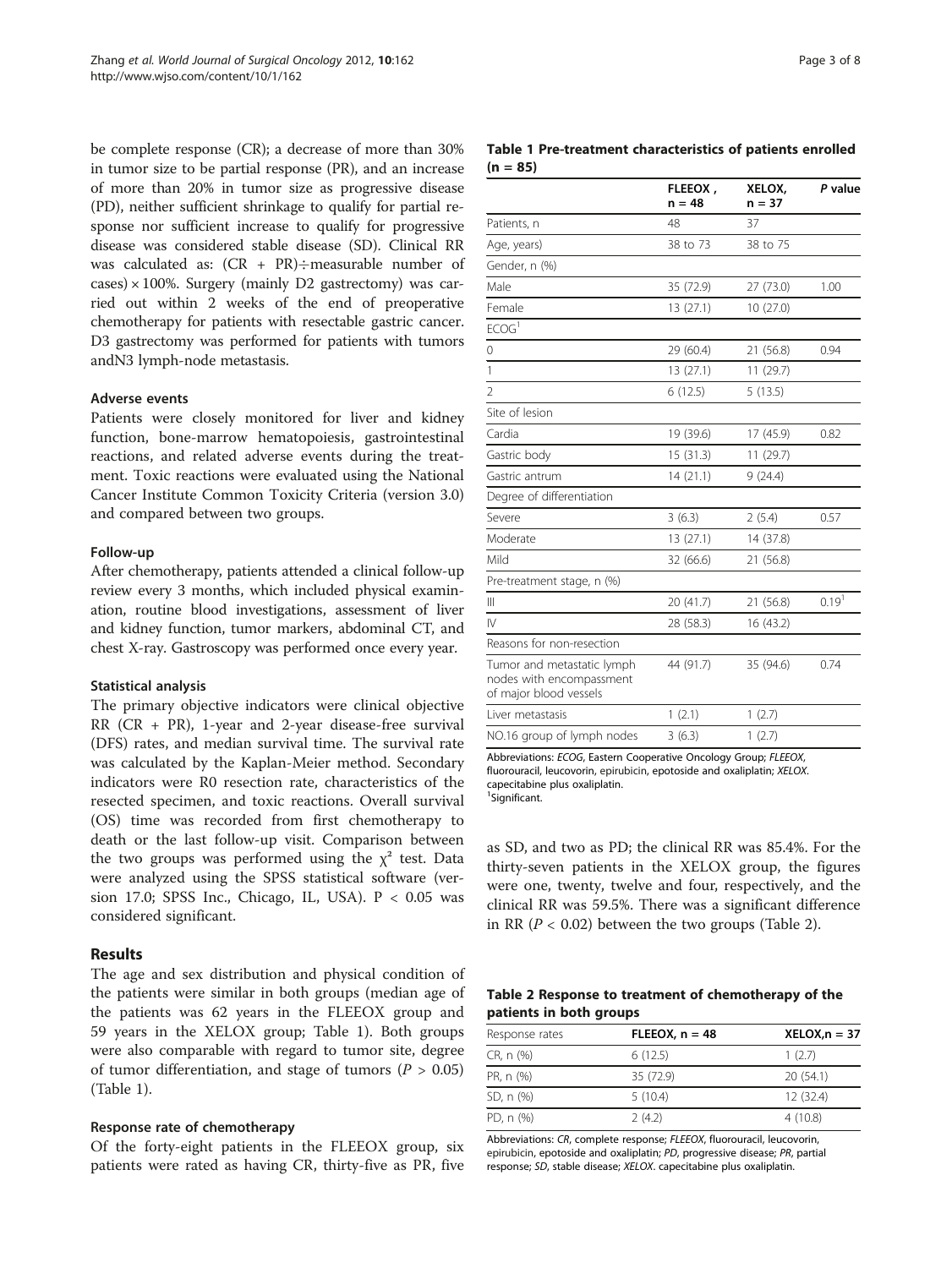Table 3 Rates of surgery in both groups

|                        | $FLEEOX, n = 48$ | $XELOX, n = 37$ |
|------------------------|------------------|-----------------|
| R <sub>0</sub> , n (%) | 36 (75.0)        | 17 (45.9)       |
| R <sub>1</sub> , n (%) | 4(8.3)           | 1(2.7)          |
| R <sub>2</sub> , n (%) | 1(2.1)           | 3(8.1)          |
| Inoperable, n (%)      | 7(14.5)          | 16(43.3)        |
| Refused surgery, n (%) | 1(2.1)           | 0(0)            |

FLEEOX, fluorouracil, leucovorin, [epirubicin](http://ukpmc.ac.uk/abstract/MED/20021910/?whatizit_url_Chemicals=http://www.ebi.ac.uk/chebi/searchId.do?chebiId=CHEBI%3A47898), epotoside and oxaliplatin; XELOX. capecitabine plus oxaliplatin.

#### Surgery

In the FLEEOX group, the tumors were evaluated as resectable in nine patients after the second treatment cycle and in thirty-two patients after the third cycle. Of the remaining seven patients, six were evaluated as invalid or having disease progression, and one patient refused surgery. Of the forty-one patients approved for surgery, thirtyeight underwent D2 gastrectomy and three underwent D3 gastrectomy. The gastrectomy was a distal subtotal gastrectomy in twenty patients and a total gastrectomy in twenty-one patients. Thirty-six of the patients underwent R0 resection (thus theR0 resection rate was 75%; 36/48), while four patients underwent R1 resection and one underwent R2 resection.

The thirty-seven patients in the XELOX group received two  $(n = 5)$ , three  $(n = 11)$  or four  $(n = 21)$ cycles of chemotherapy. Sixteen patients were evaluated as invalid or having disease progression, and thus could not undergo surgery. The remaining twenty-one patients who were approved for surgery all underwent D2 gastrectomy, with twelve operations being distal subtotal gastrectomy and nine being total gastrectomy. Seventeen patients underwent R0 resection (R0 resection rate of 45.9% (17/37)), while one patient underwent R1 resection and three underwent R2 resection.

There was a significant difference between the two groups in the R0 resection rate  $(P < 0.001)(Table 3)$ .

#### Changes in surgical specimens

Upon intra-operative and post-operative observation of the primary tumors and metastatic lymph nodes, atrophic changes were found in 27 primary tumors in FLEEOX group, which occurred as caseous necrosis and scar-like changes in the corresponding lymph nodes. Necrosis of the gastric mucosa was visible in the peritumoral arterial administration area in 17 patients. Severe cases showed obvious scar-like changes (Figure 1).

Atrophic changes were found in 13 primary tumors in the XELOX group, which produced caseous necrosis on the corresponding lymph nodes, but the gastric mucosa in the peri-tumoral area was normal in all patients.

#### Post-operative complications

Between the two groups, there were 76 patients who received D2 gastrectomy. There were no deaths due to the surgery. There were seven (16.3%) instances of postoperative complications in the FLEEOX group (two cases of intestinal obstruction and two cases of abdominal infection, and one case each of anastomotic leakage, pneumonia, and wound infection), and six (18.1%) in the XELOX group (two cases of abdominal infection, and one case each of intestinal obstruction, anastomotic leakage, pneumonia, and wound infection). There was no significant difference in the incidence rate of postoperative complication of the patients in two groups ( $P > 0.05$ ), and all patients recovered with conservative treatment.

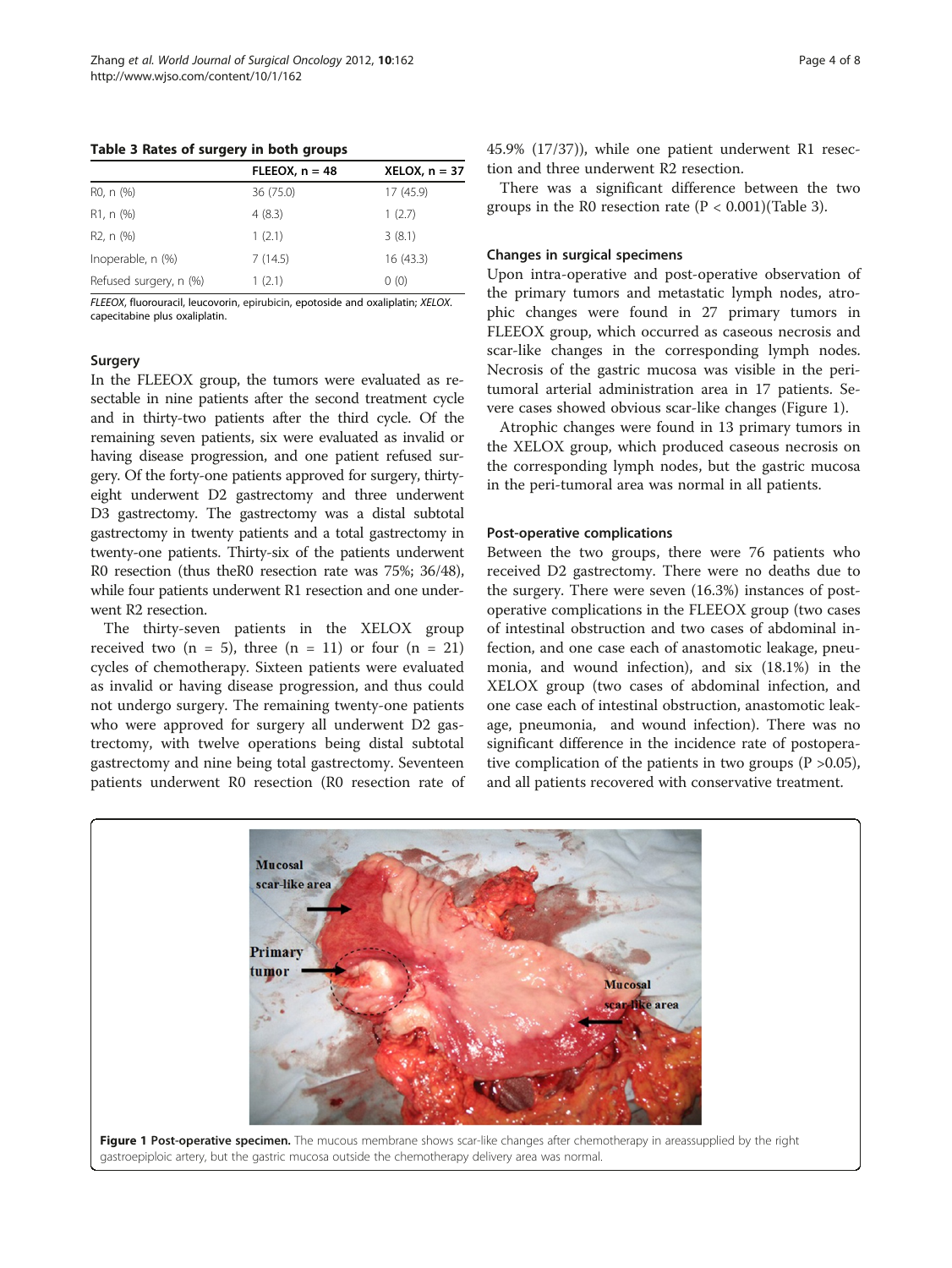#### **Toxicity**

In total, there were 207 completed cycles of chemotherapy for the two groups. No treatment termination or death occurred as a result of toxic reactions. During the chemotherapy, there were different degrees of toxic and adverse reactions in the two groups. The reactions were mainly myelosuppression, liver dysfunction, and gastrointestinal reactions. With regard to bone-marrow suppression, the levels of hemoglobin, white blood cells, and platelets decreased in some patients within both group. The most common symptom was leukopenia  $(n = 30; 62.5%)$  in the FLEEOX group and anemia  $(n = 100)$ 24; 64.9%) in the XELOX group. Alanine aminotransferase (ALT) and aspartate aminotransferase (AST), which are markers of liver injury, increased in nine (18.8%) and eleven patients (22.9%), respectively, in the FLEEOX group, and in nine (24.3%) and eight patients (21.6%) in the XELOX group. The commonest digestive-tract reactions in both groups were varying degrees of nausea and vomiting, with 38 patients (79.2%) in the FLEEOX group reporting nausea,22(57.9%) patients vomiting, and 19 patients (51.4%) in the XELOX group reporting vomiting,25(67.7%) patients nausea. Toxic neurological reaction occurred in 21 patients (56.8%) in the XELOX, but in only 11 patients (22.9%) in the FLEEOX group. For most patients, there were only minor changes in renal function, with no marked change in levels of creatinine or urea nitrogen before and after chemotherapy in either groups. There was no significant difference in the number of toxic reactions between the two groups  $(P > 0.05)$ (Table 4).

## Survival and disease-free survival

The survival time of the 85 patients was calculated. The median survival time was 25 and 9 months in the FLEEOX group and the XELOX group, respectively, which was significantly different  $(P < 0.001)$  (Figure [2](#page-5-0)). The 1-year and 2-year DFS rates were 85.4% and 45.8%, respectively, in the FLEEOX group, and 35.2% and 8.3%, respectively, in the XELOX group. The 1-year and 2 year DFS rates were 83.3% (40/48) and 33.3% (16/48) respectively in the FLEEOX group, with the number of recurrences in R0 patients being two and eighteen in the first year and second years, respectively. For the XELOX group, the 1-year and 2-year DFS rates were 33.3% (16/ 48) and 5.4%(2/37)respectively, and the number of recurrences in R0 patients were three and twelve in the first and second years, respectively. There was a significant difference in DFS rates between the two groups (P < 0.05) (Figure [3](#page-5-0)).

#### **Discussion**

The result of surgical treatment of advanced gastric cancer is often less than ideal [[13\]](#page-7-0). The prognosis of

| Table 4 Comparison of toxic reactions of chemotherapy |  |  |  |
|-------------------------------------------------------|--|--|--|
| in both groups                                        |  |  |  |

| <b>Toxic reactions</b> | <b>FLEEOX</b> | <b>XELOX</b> |
|------------------------|---------------|--------------|
| Hematologic            |               |              |
| Anemia,n(%)            |               |              |
| Grade 0, 1 or 2        | 45 (94.8)     | 37(100)      |
| Grade 3 or 4           | 3(5.2)        | 0(0)         |
| Leukopenia,n(%)        |               |              |
| Grade 0, 1 or 2        | 46 (95.8)     | 36 (97.3)    |
| Grade 3 or 4           | 2(4.2)        | 1(2.7)       |
| Neutropenia,n(%)       |               |              |
| Grade 0, 1 or 2        | 48 (100)      | 37 (100)     |
| Grade 3 or 4           | 0(0)          | O(0)         |
| Thrombocytopenia,n(%)  |               |              |
| Grade 0, 1 or 2        | 45 (94.8)     | 35 (94.6)    |
| Grade 3 or 4           | 3(5.3)        | 2(5.4)       |
| Abnormal AST,n(%)      |               |              |
| Grade 0, 1 or 2        | 44 (91.7)     | 37 (100)     |
| Grade 3 or 4           | 4(8.3)        | 0(0)         |
| Abnormal ALT,n(%)      |               |              |
| Grade 0, 1 or 2        | 44 (91.7)     | 37 (100)     |
| Grade 3 or 4           | 4(8.3)        | 0(0)         |
| Nonhematologic         |               |              |
| Nausea,n(%)            |               |              |
| Grade 0, 1 or 2        | 43 (89.6)     | 36 (97.3)    |
| Grade 3 or 4           | 5(10.4)       | 1(2.7)       |
| Vomiting,n(%)          |               |              |
| Grade 0, 1 or 2        | 45 (94.8)     | 35 (94.6)    |
| Grade 3 or 4           | 3(5.2)        | 2(5.4)       |
| Neurotoxicity,n(%)     |               |              |
| Grade 0, 1 or 2        | 48 (89.6)     | 36 (97.3)    |
| Grade 3 or 4           | 0             | 1(2.7)       |
| $HFSR, n$ (%)          |               |              |
| Grade 0, 1 or 2        | 45 (94.8)     | 37 (100)     |
| Grade 3 or 4           | 3(5.2)        | 0<br>(0)     |
| Renaldysfunction,n(%)  |               |              |
| Grade 0, 1 or 2        | 48 (89.6)     | 37 (100)     |
| Grade 3 or 4           | 0             | 0(0)         |

unresectable gastric cancer with severe lymph-node metastasis or distant metastasis is poor, with a survival time of only 6 to 12 months [[14](#page-7-0)-[17\]](#page-7-0). Many clinical studies have shown that chemotherapy can downstage the tumor, eliminate micrometastases, and make some unresectable gastric cancers resectable, thereby prolonging the survival time of patients [\[18](#page-7-0)-[21\]](#page-7-0). Therefore, preoperative chemotherapy of gastric cancer has become an important part of cancer treatment, and identifying effective chemotherapy regimens has become the focus of clinical research into gastric cancer.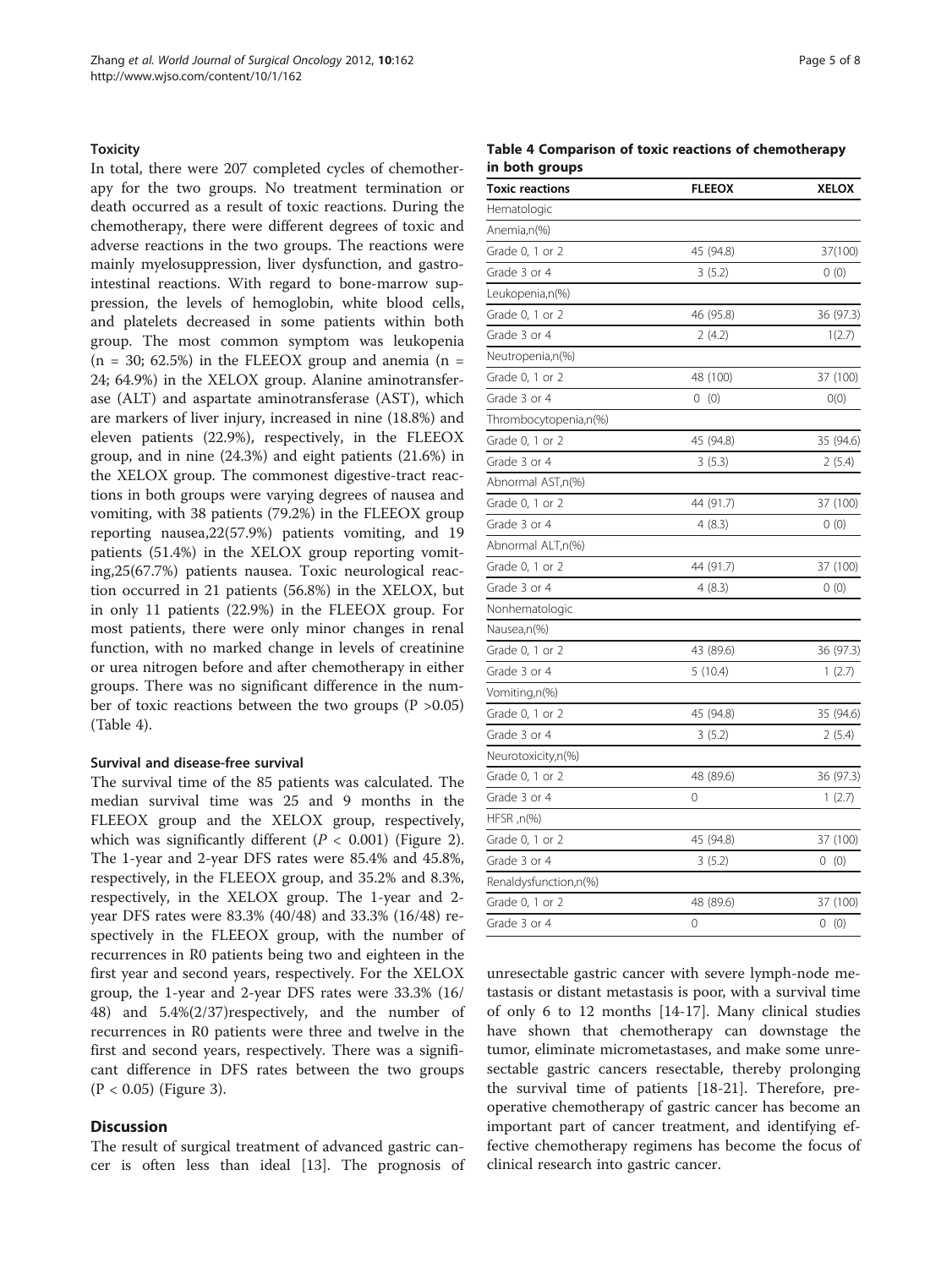<span id="page-5-0"></span>

Based on the FP regimen, 5-FU and cisplatin are instead of capecitabine and oxaliplatin which have the similar efficacy but lower toxicity of chemotherapy [[22,23\]](#page-7-0) for XELOX regimen, making XELOX regimen easier to accept in clinical practice, which is the more commonly used method of venous administration at present. Park et al. showed that the clinical RR to the XELOX regimen to the patients with advanced gastric cancer was 63%, and median survival time was

11.9 months [\[24\]](#page-7-0). In this study, we obtained similar results, with a clinical RR of 59.5%, and a median survival time of 9 months.

The development of the EAP regimen (etoposide, doxorubicin, and cisplatin) greatly improved the efficacy of preoperative chemotherapy for gastric cancer greatly, but this regimen is highly toxic. Some authors reported the use of arterial infusion for this regiment, but it did not significantly reduce toxicity. Nakajima et al., used

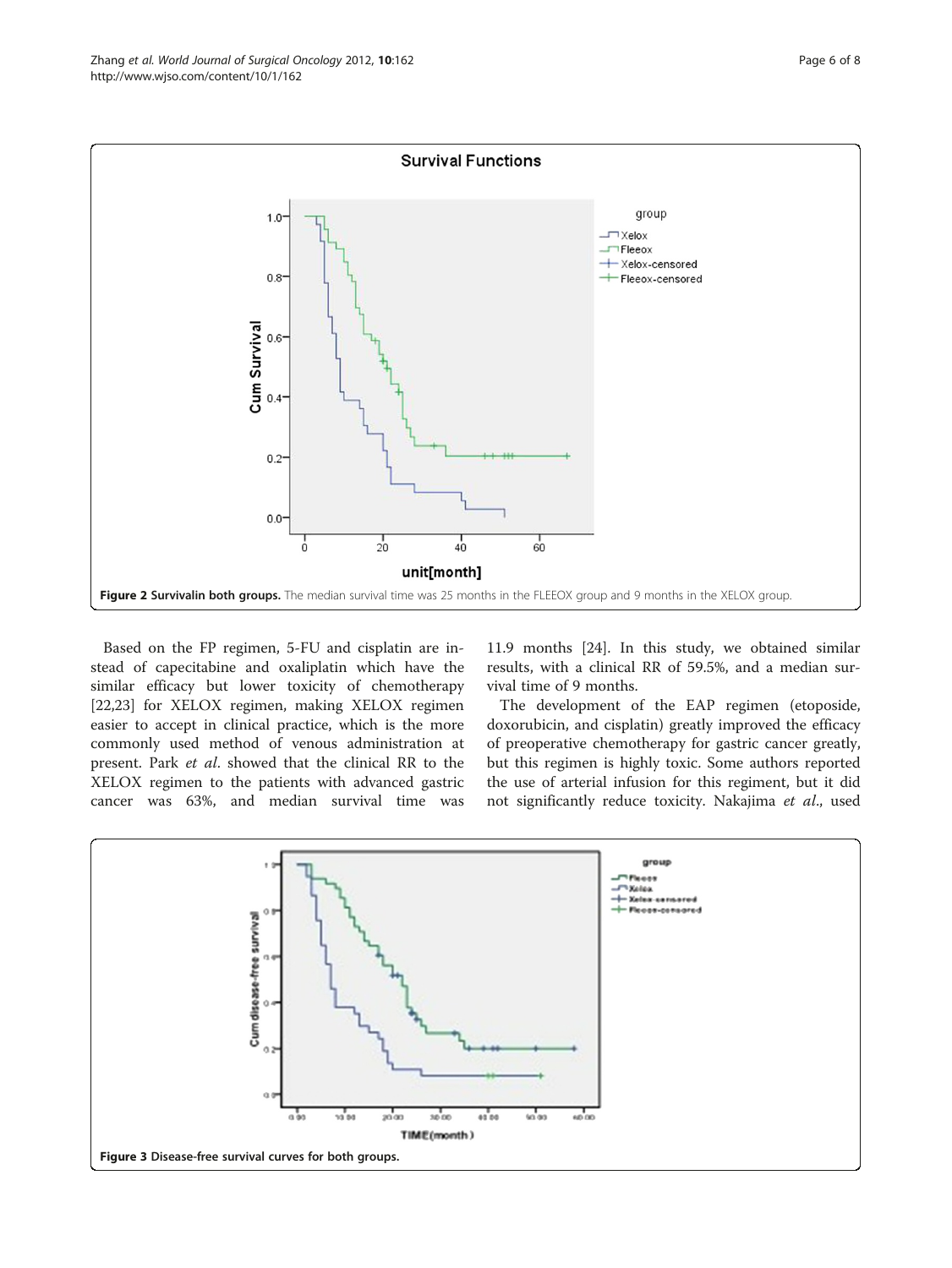<span id="page-6-0"></span>arterial infusion of etoposide and cisplatin, in addition to intravenous infusion of 5-FU and leucovorin. The FLEP regimen, which combines arterial with venous administration, is a development of the EAP (etoposide, doxorubicin and cisplatin) regimen, with excellent efficacy [[18\]](#page-7-0). Drawn from the experience of Nakajima et al., the FLEEOX regimen uses oxaliplatin , which is less toxic than cisplatin, and thus reduce the toxicity of arterial administration. The adding of epirubicin helps to form the EEOX regiment, which uses arterial administration, and is similar to the EAP regimen. 5-FU is a time-dependent drug, while epirubicin and oxaliplatin are concentrationdependent drugs, thus a slow intravenous infusion of 5-FU can maintain its effective time, while local arteiral infusion of EEOX can maintain the concentrations. The pharmacological effect of two different types of drug can be enhanced by the different routes of administration, which can take the clinical RR up to 85.4%. In the current study, the R0 resection rate and survival rate of the FLEEOX group were substantially compared with the XELOX group, but the toxicity reactions did not increase significantly.

We also found that a considerable number of the resected specimens in the FLEEOX group, showed evidence of necrosis and scarring in the gastric mucosa within the region of administration, probably due to high concentrations of drug. This shows that the FLEEOX regimen using local arterial administration has a very intense effect on local tissues. This type of damage did not occur in the XELOX group, probably because it used venous administration only and the drug concentrations were lower than FLEEOX.

The rationale behind drug combinations is to use several drugs acting on different parts of the cell cycle to improve the efficacy, produce a synergistic beneficial effect, and avoid deleterious combinations of the toxic effects of the drugs. After years of research, the currently available chemotherapy drugs have been played the synergistic effect adequately The current regimens have reached the limit of the synergistic effect [8[,25-28](#page-7-0)], and thus, without the development of more effective drugs, it is difficult to greatly improve the efficacy of the available chemotherapeutic regimens for gastric cancer. Thus, in the current study, we investigate a preoperative chemotherapy regimen that combined arterial and venous administration, that is, using an intravenous slow infusion of a time-dependent drug to optimize its effective time, along with local arterial administration of a concentration-dependent drug to maintain its local concentration. The different routes of administration can enhance the pharmacological effect of the drugs by exploiting their different actions. By using an optimal combination of administration routes, it should be possible not only to enhance the pharmacological effect but also to use combinations of five drugs, which could greatly improve the efficacy of the regimens.

# Conclusions

Our results show that for patients with a preoperative diagnosis of unresectable gastric cancer, the efficacy of the FLEEOX regimen, which combines arterial with venous administration, was better than that of the XELOX regimen, using venous administration only. The FLEEOX regimen is a safe and promising regimen for preoperatively treatment of advanced gastric cancer.

#### Competing interests

The authors declared that they have no competing interests.

#### Authors' contribution

GLL was the lead author and surgeon for all of the patients. SL undertook the literature research. CHZ and SL gathered information on the patients and contributed to writing of the paper.CGF and NL were the co-surgeon on the cases. JX, JMC and SL performed the data and statistical analysis. CHZ prepared the manuscript. All authors read and approved the final manuscript.

#### Author details

<sup>1</sup> Research Institute of General Surgery, Jinling Hospital, Clinical Medicine School of Nanjing University, 305 East Zhongshan Road, Nanjing 210002, China. <sup>2</sup> Department of Medical Imaging, Jinling Hospital, Clinical Medicine School of Nanjing University, 305 East Zhongshan Road, Nanjing 210002, China.

#### Received: 5 March 2012 Accepted: 20 July 2012 Published: 14 August 2012

#### References

- 1. Jemal A, Siegel R, Ward E, Murray T, Xu J, Smigal C, Thun MJ: Cancer statistics. CA Cancer J Clin 2006, 56:106–130.
- 2. Japanese Gastric Cancer Association: Japanese Classification of Gastric Carcinoma -2nd English Edition. Gastric Cancer 1998, 1:10–24.
- 3. Cunningham D, Allum WH, Stenning SP, Thompson JN, Van de Velde CJ, Nicolson M, Scarffe JH, Lofts FJ, Falk SJ, Iveson TJ, Smith DB, Langley RE, Verma M, Weeden S, Chua YJ, MAGIC Trial Participants: Perioperative chemotherapy versus surgery alone for resectable gastroesophageal cancer. N Engl J Med 2006, 355:11-20.
- 4. Jatoi A, Murphy BR, Foster NR, Nikcevich DA, Alberts SR, Knost JA, Fitch TR, Rowland KM Jr: Oxaliplatin and capecitabine in patients with metastatic adenocarcinoma of the esophagus, gastroesophageal junction and gastric cardia: a phase II study from the North Central Cancer Treatment Group. Ann Oncol 2006, 17:29–34.
- 5. Park YH, Kim BS, Ryoo BY, Yang SH: A phase II study of capecitabine plus 3-weekly oxaliplatin as first-line therapy for patients with advanced gastric cancer. Br J Cancer 2006, 94:959–963.
- 6. Cunningham D, Starling N, Rao S, Iveson T, Nicolson M, Coxon F, Middleton G, Daniel F, Oates J, Norman AR: Capecitabine and oxaliplatin for advanced esophagogastric cancer. N Engl J Med 2008, 358:36-46.
- 7. Kang HJ, Chang HM, Kim TW, Ryu MH, Sohn HJ, Yook JH, Oh ST, Kim BS, Lee JS, Kang YK: Phase II study of paclitaxel and capecitabine as a first-line combination themotherapy for advanced gastric cancer. Br J Cancer 2008, 98:316–322.
- Kang YK, Kang WK, Shin DB, Chen J, Xiong J, Wang J, Lichinitser M, Guan Z, Zheng L, Philco-Salas M, Suarez T, Santamaria J, Forster G, McCloud PI, Khasanov R: Capecitabine/cisplatin versus 5-fluorouracil/cisplatin as firstline therapy in patients with advanced gastric cancer: a randomised phase III noninferiority trial. Ann Oncol 2009, 20:666–673.
- 9. Suzuki R, Yoshikawa T, Ihira M, Enomoto Y, Inagaki S, Matsumoto K, Kato K, Kudo K, Kojima S, Asano Y: Development of the loop-mediated isothermal amplification method for rapid detection of cytomegalovirus DNA. J Virol Methods 2006, 132:216–221.